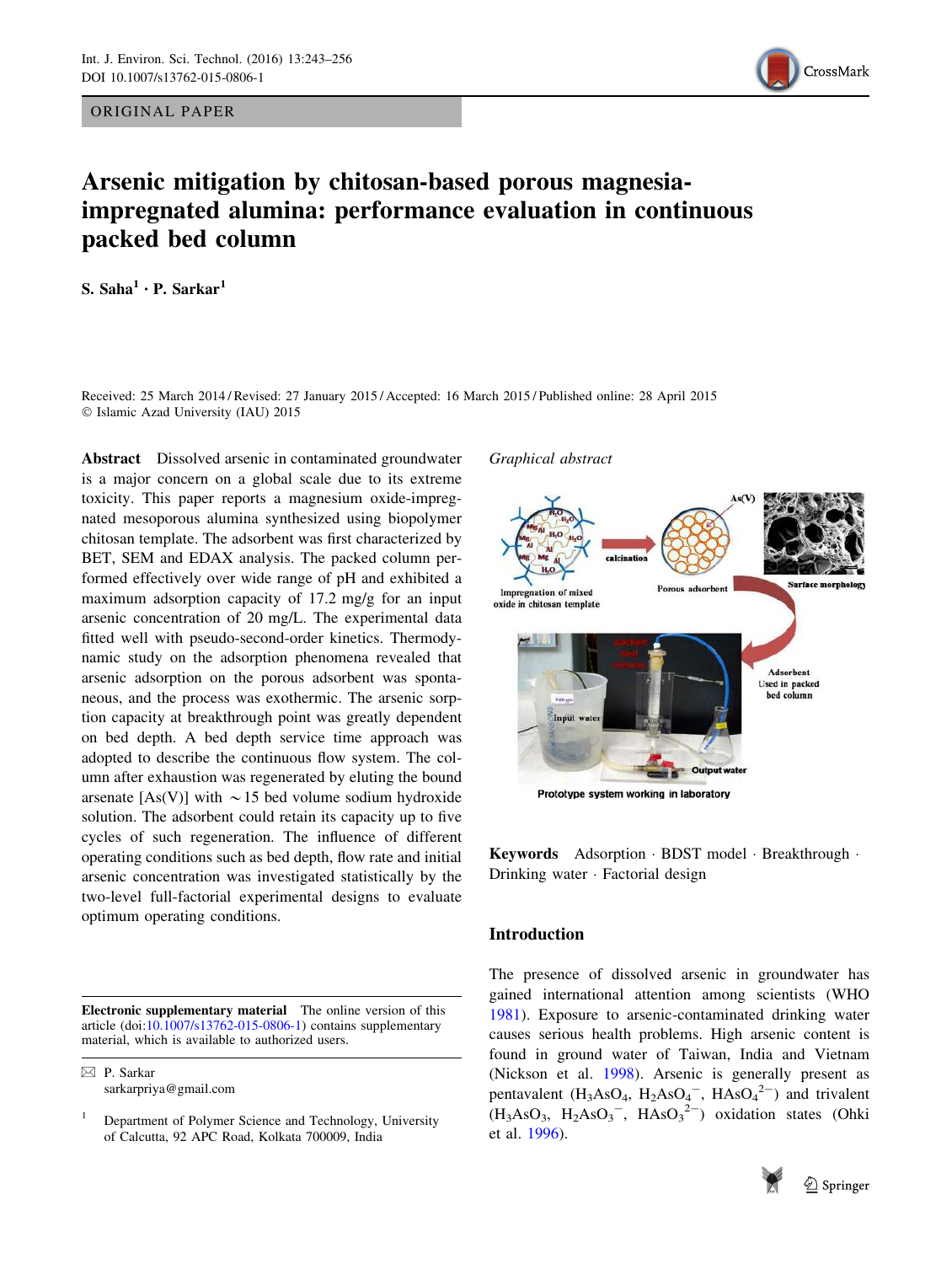Many researchers reported several heavy metal removal methods (Donga et al. [2011](#page-12-0)) that include chemical precipitation, ion exchange, membrane separation, adsorption, electrodialysis, etc. (Bissen and Frimmel [2003](#page-12-0); Biati et al. [2014\)](#page-12-0). Among these, adsorption is extensively adopted because of its simplicity and low-cost operation (Gupta et al. [2014](#page-12-0); Wang et al. [2002\)](#page-12-0). A number of adsorbents, e.g., activated alumina, activated carbon, calcite, red mud, ferric hydroxide, layered double hydroxides and several nanocomposites have been studied (Mohan and Pittman [2007;](#page-12-0) Ghaedi et al. [2012](#page-12-0), [2013,](#page-12-0) [2014](#page-12-0); Thirunavukkarasu et al. [2003;](#page-12-0) Boldaji et al. [2010](#page-12-0); Matthew et al. [2003;](#page-12-0) Guo et al. [2007](#page-12-0)). But these adsorbents are not very effective due to their low sorption capacities and optimum performances at narrow pH range. Recently, the efficient removal capacities of biopolymers (Uzascı et al. [2014](#page-12-0)) and biodegradable particulate (Drewnowski and Makinia [2014\)](#page-12-0) have also been reported for toxic metal ions. Porous materials are known for their high-adsorption capacities due to large surface area, narrow pore-size distributions and highly uniform channels (Kim et al. [2004](#page-12-0)). We have earlier reported nano-alumina-loaded chitosan–graft–polyacrylamide for arsenic removal with loading capacity 6.2 mg/g (Saha and Sarkar [2012](#page-12-0)). However, large-scale removal of arsenic requires higher adsorption capacity, and considering this fact, we have synthesized high-performance porous magnesia-impregnated alumina (MIPA) and studied remediation in continuous packed bed column. Here biopolymer chitosan was used as a template for synthesis of porous adsorbent (Zulfikar et al. [2014\)](#page-13-0). The organic matter and carbon content of chitosan were eliminated during the calcinations, which helped to create porous structure. Chitosan thus played the key role in the formation of mesoporous structure of the adsorbent. This magnesia-impregnated alumina performed better than bare alumina in the removal of arsenic in water (Kuriakose et al. [2004\)](#page-12-0). This new magnesium oxide-impregnated mesoporous adsorbent was prepared by a simple laboratory procedure. The adsorbent exhibited desirable adsorption characteristics such as high surface area, large pore volume, tunable porous structure with well-defined pore-size distribution, controllable wall composition, as well as modifiable surface properties. It was thermally as well as chemically stable and could be produced with identical properties. There was flexibility in post-functionalization with introduction of hydrophilic, hydrophobic, polar as well as positively or negatively charged functional moieties on the surface. Due its tortuous porosity, pore diffusion would be the limiting step (slow) in mass transfer process.

Most of the previous reports on arsenic adsorption considered batch processes. The removal of arsenic in continuous column systems is thought to be very useful due to long shelf life, less reagent handling and low-operating



cost. The use of the packed bed for arsenic mitigation would be (1) continuous operation (2) easy control on throughput (3) uninterrupted operation using a standby column and (4) easy regeneration. Generally, arsenite content of water is first oxidized to arsenate before being fed to the adsorption column. Hence, speciation of arsenic was not necessary for packed bed column study. Breakthrough studies were carried out to evaluate the performance of porous beads by varying the operating conditions, such as the flow rate, bed depth and influent concentration. The Bohart and Adams equation (Bohart et al. [1920\)](#page-12-0) was used for the estimation of the basic design parameters characterizing the performance of the dynamic process.

We conducted this research with essential objectives as evaluation of (1) the biosorption capacity of porous beads for the removal of  $As(V)$  in a packed bed column (2) the effect of different parameters in the adsorption process and (3) optimum process parameters by factorial design. This is the novel and significant part of our study, which was performed in the Department of Polymer Science and Technology (Biosensor Laboratory), University of Calcutta, India (2013–2014).

# Materials and methods

## Materials

Aluminum nitrate, magnesium chloride hexahydrate, chitosan (CTS) and sodium hydroxide were supplied by EMerck (Germany) and were used as received. The As(V) stock solution was prepared by dissolving sodium arsenate,  $Na<sub>2</sub>HAsO<sub>4</sub>·7H<sub>2</sub>O$  purchased from Sigma (UK) in MilliQ water.

# Synthesis of magnesia-impregnated porous alumina using chitosan biopolymer (MIPA)

Chitosan was first dissolved in 5 % acetic acid at 70 °C, and the solution was stirred for 3 h. 2 M aluminum nitrate was added to magnesium chloride (2 M) solution in weakly acidic medium (pH 4.5) for 1 h. This mixture was added to chitosan solution and continuously stirred for 4 h to form a homogenous mixture. This was dispensed into a gently stirred 1 M solution of NaOH by a peristaltic pump at constant rate to form uniform spherical hydrogel beads of about 1.5 mm diameter. The spherical beads thus formed were stabilized for 1 h in NaOH solution and separated followed by a thorough wash with MillQ water and dried at 70 °C. The dried beads were calcined at 500 °C for 6 h in the presence of air. After calcination, the remaining material was thoroughly washed with MilliQ water and dried at 100 °C.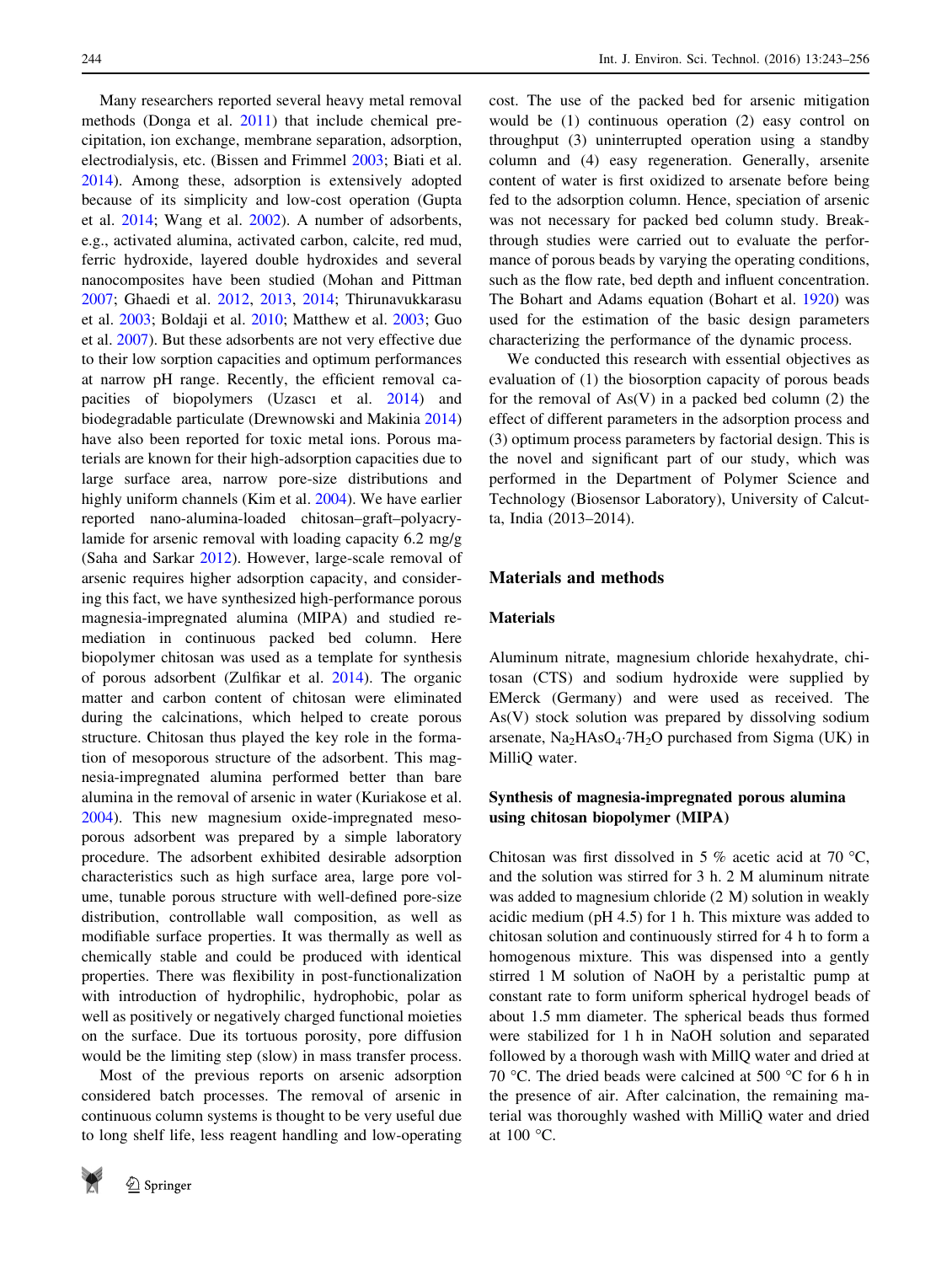## Characterization

Surface morphologies of the porous adsorbent were characterized by scanning electron microscopy (FEI company quanta 200) at 20 kV volt and different magnifications. Elemental spectra were obtained using an energy dispersive X-ray analyzer (EDAX) during SEM observation. Surface area of mesoporous alumina was measured using Brunauer–Emmett–Teller (BET) method by  $N_2$  adsorption isotherms using Micrometrics ASAP 2010K surface area analyzer.

## Spectral characterization

The FTIR spectra of samples were performed in a Thermo Scientific FTIR instrument (Model Nicolet iS 10) using ATR sampling technique. The spectra over the range 4000–400  $\text{cm}^{-1}$  were obtained at a resolution of 4  $\text{cm}^{-1}$ .

## X-ray diffraction

The wide-angle X-ray scattering (WAXS) was performed using XPERT-PRO wide-angle X-ray diffractometer (USA) in reflection mode. The instrument was operated at a 40-kV voltage and a 30-mA current using Ni-filtered Cu-ka radiation ( $\lambda = 1.54$  Å). The samples were scanned from  $2\theta = 20^{\circ} - 90^{\circ}$  at the step scan mode to record the diffraction pattern.

## Determination of loading capacity of adsorbent

Quantitative determination of arsenic was accomplished by a UV–Vis spectrophotometer at 880 nm following molybdenum blue method in the higher concentration range, i.e., mg/L (Lenoble et al. [2003](#page-12-0)) and by a PST-KIT developed in our laboratory (Das et al. [2014](#page-12-0)) in the lower concentration range, i.e.,  $\mu$ g/L. In each experiment, the arsenic-spiked water in the airtight Erlenmeyer flask (25 mL) was allowed to equilibrate with polymeric beads in orbital shaker at 150 rpm. The amount of arsenic adsorbed (mg) per gram of polymer beads  $q_e$  was obtained using the equation

$$
q_{\rm e} = (C_{\rm i} - C_{\rm e})V/M \tag{1}
$$

where  $C_i$  and  $C_e$  are initial and equilibrium concentrations in mg/L, M is the dry mass of adsorbent-encapsulated polymer beads in grams, and V is volume of solution in liters.

## Determination of isoelectric point of the adsorbent

The isoelectric points of MIPA and As(V)-adsorbed MIPA were determined at different pH by measuring zeta potential of the particles using Malvern Zeta-sizer Nano ZS90, UK. In this experiment, 0.1 g adsorbent was added to 50 mL of  $0.01$  M NaNO<sub>3</sub> solution and agitated with magnetic stirrer. The required pH of the solution was adjusted by NaOH or HCl.

## Kinetic study

In order to estimate equilibrium adsorption rate of arsenic by porous adsorbent, time-dependent sorption studies were conducted. Adsorption kinetics were monitored by adding 0.15 g of MIPA into a 100 mL solution of 25 mg/L of As(V) and stirred at 150 rpm. A portion of solution mixture (5 mL) was withdrawn from the bulk at predetermined time intervals, filtered, and analyzed for the concentration of As(V) using molybdenum blue method (Lenoble et al. [2003](#page-12-0)).

## Thermodynamic study

Thermodynamic studies were carried out by fixing the adsorption temperature at 298, 313 and 333 K with 0.15 g adsorbent in 50 mL of arsenic-spiked (25 mg/L) water.

#### Fixed-bed column study

Dynamic adsorption studies were conducted by a fixed-bed column made of transparent polymethyl methacrylate (PMMA) thermoplastic pipe (1.5 cm I.D.) with a total bed height of 24.5 cm. A peristaltic pump was employed to feed the column with As(V)-spiked water (initial concentration 0.3 mg/L) through the MIPA packed column in the up-flow mode at desired flow rates (6, 10 and 20 mL/min). Samples were collected at different bed heights and analyzed for the residual concentration of arsenic. Analysis of breakthrough curve was accomplished by bed depth service time (BDST) model. Empty bed contact time (EBCT), a critical parameter that determines the residence time, was found to be 7.2, 4.32 and 2.163 min corresponding to flow rates of 6, 10 and 20 mL/min.

## Regeneration of column

As(V)-exhausted MIPA could be regenerated using NaOH. Exhausted bed was charged with 0.1 M NaOH solution with up-flow rate of 10 mL/min until the adsorbed As(V) was recovered. Subsequently, the bed was reconditioned with MillQ water until the pH of the effluent water reached 7.0. The bed was then recharged with As(V)-spiked water for performance evaluation. Temperature of  $25^{\circ}$ C and pH 7.5 was maintained in these experiments.

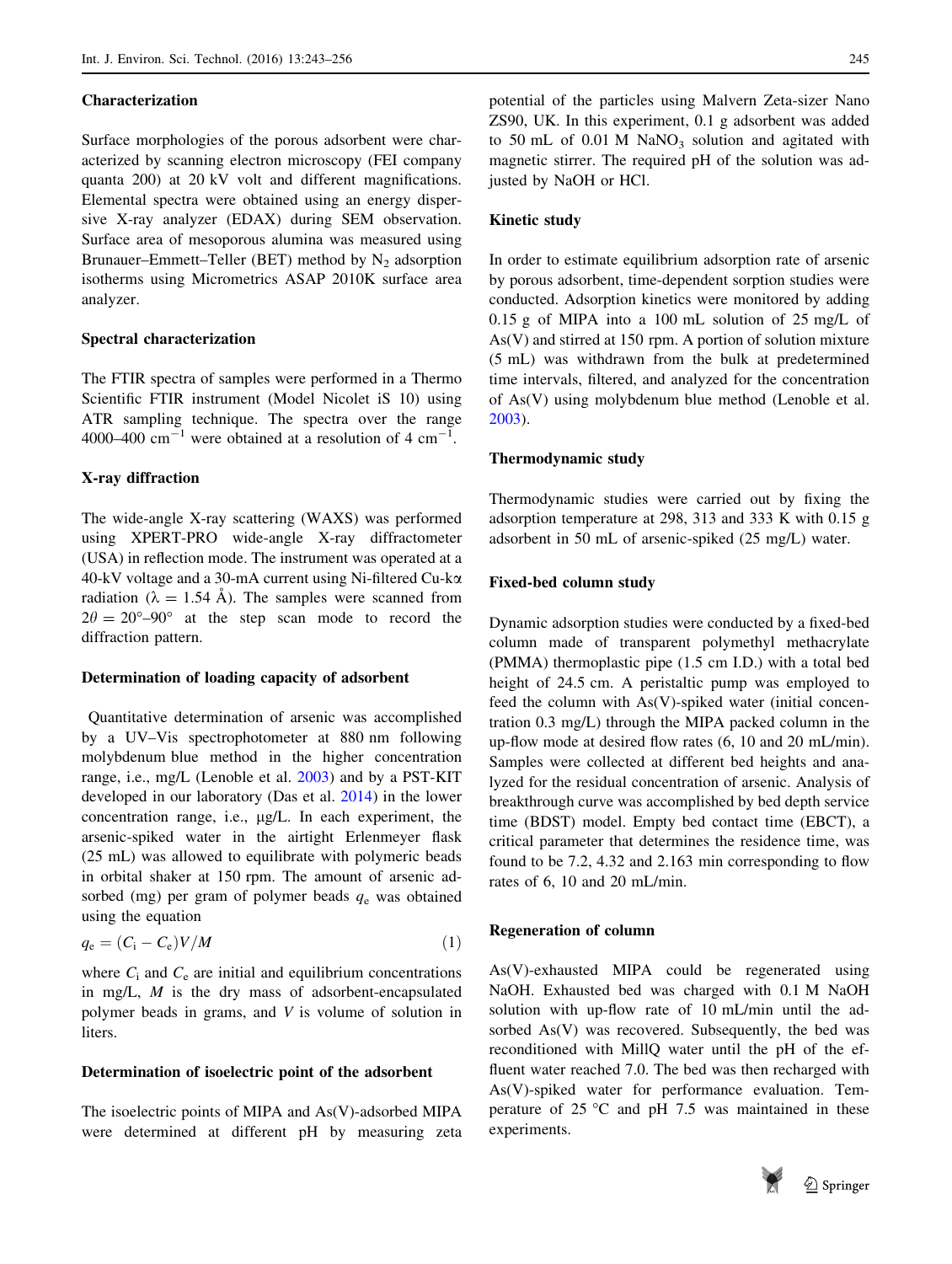#### <span id="page-3-0"></span>Statistical optimization

The factorial design was used to find the impact and the variation of factors that influenced the output or response. In this work, volumetric flow rate, initial  $As(V)$  concentration and bed height were considered as independent variables, while the temperature (25 $\degree$ C) and pH were kept constant. The percentage removal of arsenic was considered as the output response. Two replicates of  $2<sup>3</sup>$  full-factorial design (FFD) having eight experiments (with each replicate) were studied.

# Results and discussions

## Characterization of adsorbent

# BET analysis

Surface areas of both porous alumina (PA) and magnesiaimpregnated porous alumina (MIPA) were measured by BET analysis.  $N_2$  adsorption on porous adsorbent generated a type II isotherm (Fig. 1) as per the classification given by IUPAC (Brunauer et al. [1940](#page-12-0); Rouquerol et al. [1994\)](#page-12-0), and this was very different than the Langmuir model.

The flatter region (Fig. 1) in the middle represented the formation of a monolayer. Inflection point  $(B)$  occurred near the completion of the first adsorbed monolayer and beginning of multilayer adsorption. A type II isotherm is obtained when  $c > 1$  in the BET equation. At very low pressures, the mesopores are filled with nitrogen gas. At the knee, monolayer formation is beginning and multilayer formation occurs at medium pressure. Capillary condensation may occur at high pressure. The BET surface area,



average pore size and total pore volume of PA and MIPA are given in Table 1.

The increase in the surface area after impregnation was due to elimination of water molecule from mixed metal oxide as well as organic matter and carbon content of chitosan, creating more pores in the adsorbent. But in previous studies (Sushree et al. [2008](#page-12-0)), it was shown that the specific surface area of alumina decreased after impregnation. This difference in surface area of MIPA was unique presumably due to a different preparation technique applied. The BET surface area before adsorption was found to be 250.03  $\mathrm{m}^2/\mathrm{g}$ , whereas some reduction in the BET surface area was observed after adsorption (223.67 m<sup>2</sup>/g).

#### SEM and EDAX analysis of adsorbent

The surface morphologies of PA and MIPA were studied by SEM. No pores could be clearly seen before calcinations (Fig. [2a](#page-4-0)), whereas Fig. [2](#page-4-0)b suggests highly porous structure of alumina with smaller pore sizes. The virgin MIPA as depicted in Fig. [2](#page-4-0)c had a significantly rougher surface with lots of pores, and the surface was apparently occupied by the newborn manganese oxides formed during the impregnation process. The large surface area (i.e., high density of adsorption sites) and uniform porous structure with channels on these samples would definitely enhance their adsorption abilities in the water treatment. Figure [2d](#page-4-0) shows the SEM of arsenate-adsorbed MIPA. Small particles of amorphous arsenate could be seen to adhere to the MIPA surface. To investigate the elemental analysis of adsorbent, EDAX was performed and shown in Fig. S1 (Supplementary material).

## X-ray diffraction analysis of adsorbent

Powder X-ray diffraction (XRD) pattern of pristine chitosan and MIPA (before and after adsorption) is shown in Fig. S2 (Supplementary material). The XRD patterns of chitosan produced predominantly broad peaks at  $2\theta = 10^{\circ}$ , 20. However, these peaks were not observed in MIPA due to the elimination of chitosan in the calcination step at 500 °C, whereas some sharp peaks at  $2\theta = 28.5, 29, 33.1,$ 34 36.6, 40.6 indicated the presence of  $\gamma$ -alumina phase, whereas peaks at  $2\theta = 45.16, 53.16, 55.9$  confirmed homogeneous impregnation of crystalline magnesium oxide in alumina. Further, the XRD pattern remained almost the Fig. 1 BET isotherm of MIPA at 303 K same after arsenic adsorption, indicating retention of the

| Properties of porous | Sample      | Loading capacity $(mg/g)$ | BET-specific surface area $(m^2/g)$ | Average pore width (nm) |
|----------------------|-------------|---------------------------|-------------------------------------|-------------------------|
|                      |             |                           | 180.07                              | 2.15                    |
|                      | <b>MIPA</b> |                           | 250.034                             |                         |

Table 1 adsorbent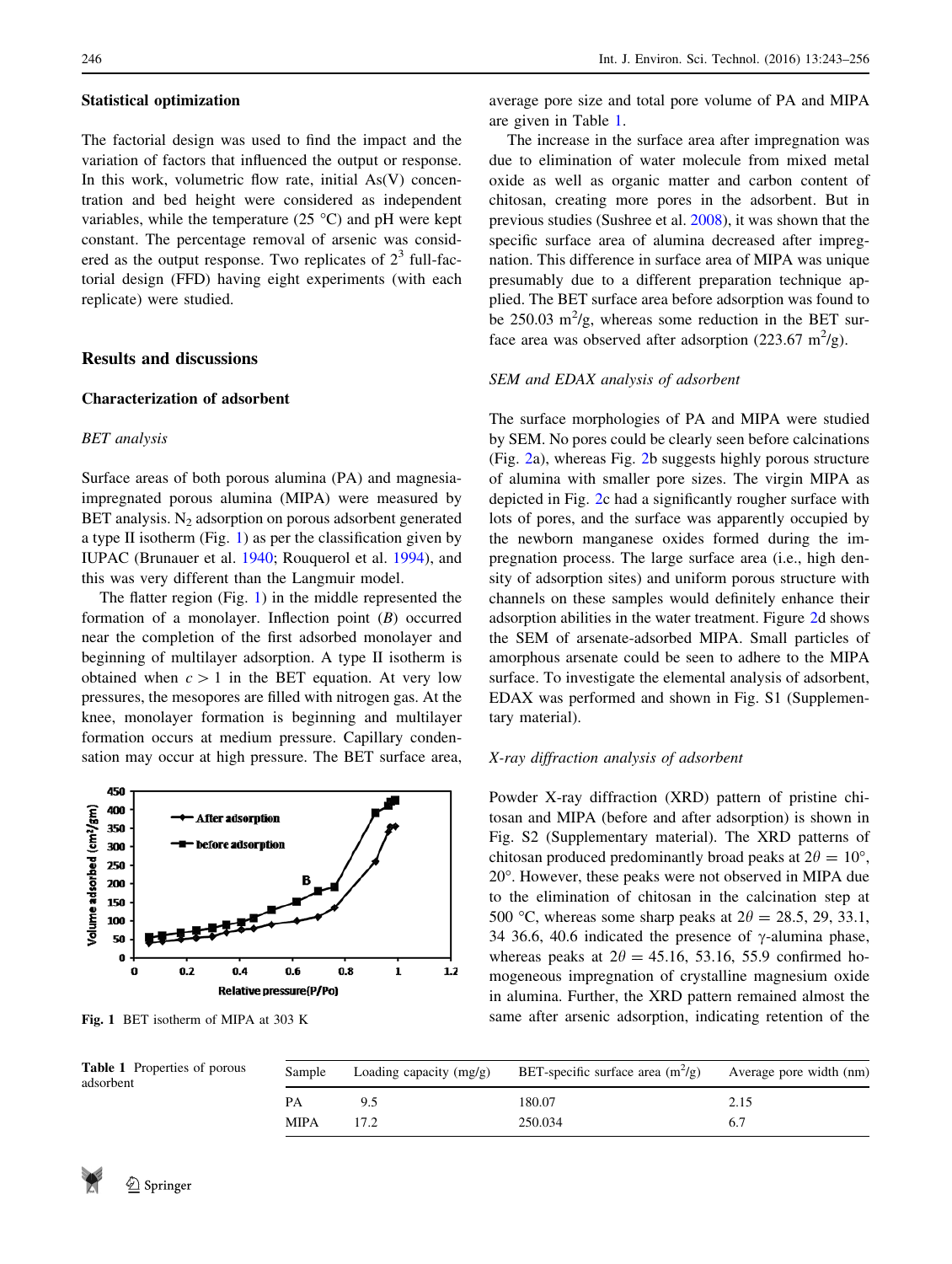<span id="page-4-0"></span>

Fig. 2 SEM images of a adsorbent before calcination, b PA, c MIPA before As adsorption, d MIPA after As adsorption

structural integrity of alumina and magnesia after adsorption. Additional peaks at 61.4 and 62.4 might be due to the presence of adsorbed arsenate on the MIPA surface.

## FTIR analysis of adsorbent

FTIR spectra of MIPA before and after calcinations and also after adsorption of arsenic are presented in Fig. S3. The band at  $3400 \text{ cm}^{-1}$  in MIPA before calcinations (Fig. S3a) corresponded to –OH stretching vibration due to the presence of chitosan template. After calcinations, this peak almost disappeared due to degradation of chitosan. FTIR spectrum of MIPA before adsorption showed major peaks at around 3400 and 1636  $cm^{-1}$  due to the stretching vibration of hydroxyl groups (–OH) and bending vibration of water molecules, respectively (Fig. S3b). After adsorption, the peak shifted to  $3420 \text{ cm}^{-1}$  with some decrease in intensity, indicating the involvement of –OH in the arsenic adsorption, and it indicated the existence of H-bonding formed by OH…As (Fig. S3c). The bands from 1400 to 1600 cm<sup>-1</sup> indicated the formation of alumina. The wellexpressed bands centered around 845 and 1459  $\text{cm}^{-1}$  in the spectra of the samples after adsorption could be attributed to characteristic vibrations of As-O in  $H_2AsO_4$ <sup>-</sup>. The results implied existence of arsenic species and its interaction with MIPA via Vander Waals force.

## Determination of adsorption capacity of MIPA

Experiments were carried out to find individual adsorption capacity. Table S1 in supplementary material gives the capacities. It could be seen that the mesoporous adsorbent (MIPA) exhibited highest adsorption capacity.

## Effect of pH and zeta potential

The most important parameter influencing the adsorption capacity is the pH of adsorption medium. Arsenic is sensitive to pH in ground waters (pH 6.5–8.5) under oxidizing and reducing conditions. Redox potential (Eh) and pH are the most important factors controlling arsenic speciation. Under oxidizing conditions,  $H_2AsO_4$ <sup>-</sup> is dominant at low pH (less than about pH 6.9), while at higher pH,  $HAsO<sub>4</sub><sup>2</sup>$ becomes dominant  $(H_3AsO<sub>4</sub><sup>0</sup>$  and As $O<sub>4</sub><sup>3–</sup>$  may be present in extremely acidic and alkaline conditions, respectively). Under reducing conditions at pH less than about pH 9.2, the uncharged arsenite species  $H_3AsO_3^0$  predominates.

The distributions of the species as a function of pH are presented in Fig. S4 (supplementary material). In practice, most studies in the literature report speciation data without consideration of the degree of protonation. In the presence of extremely high concentrations of reduced sulfur, dissolved arsenic-sulfide species can be significant. Reducing, acidic

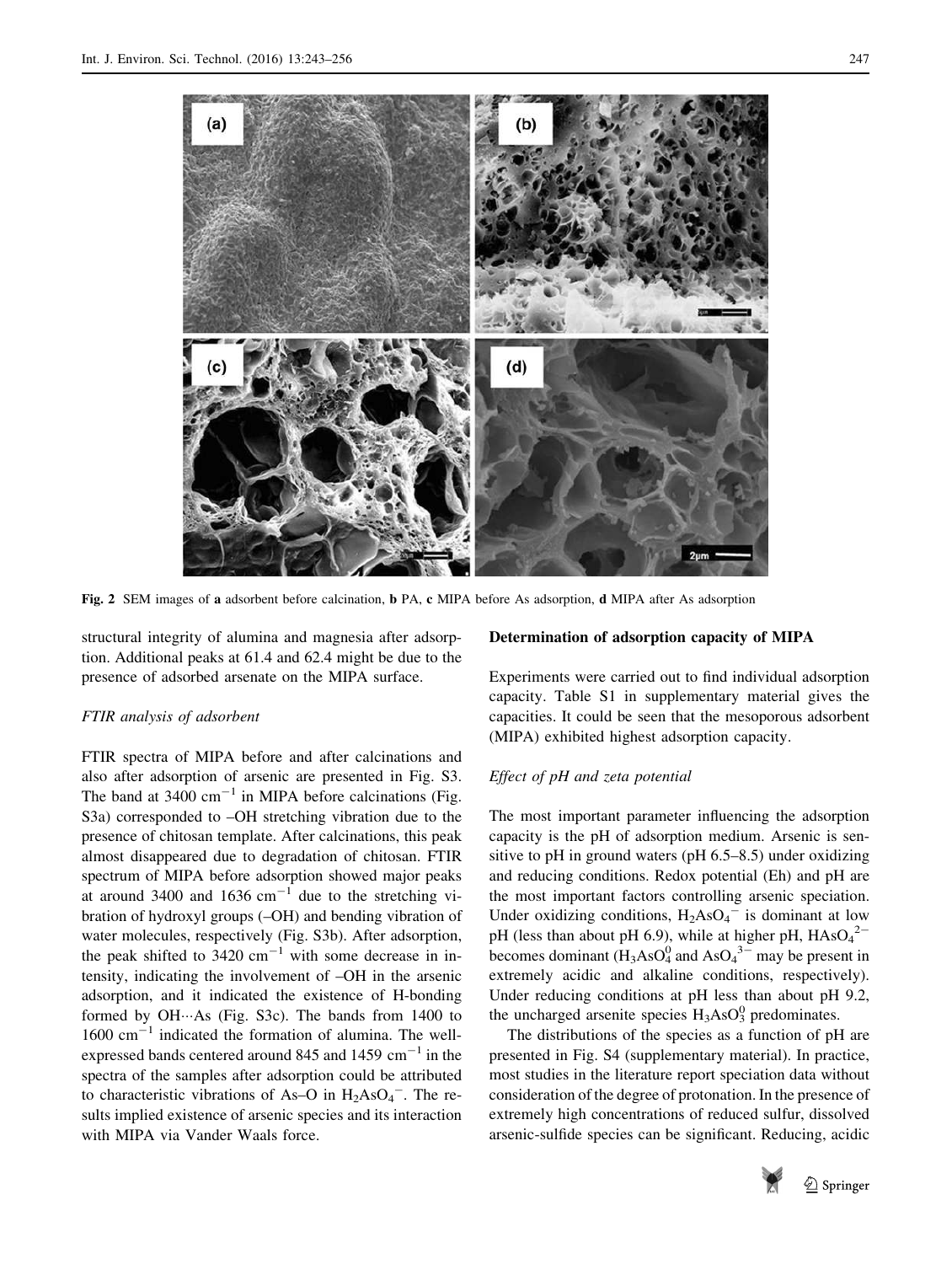conditions favor precipitation of orpiment  $(As_2S_3)$ , realgar (AsS) or other sulfide minerals containing co-precipitated arsenic. Therefore, high-arsenic waters are not expected where there is a high concentration of free sulfide. Thio arsenite species will be more important at neutral and alkaline pH in the presence of very high sulfide concentrations.

It was well documented that the surface functional groups of adsorbents together with the forms of arsenic species (adsorbates) are strongly pH dependent.

The dissociation reaction of arsenic acid (arsenate) is shown below

 $H_3AsO_4 + H_2O \leftrightarrow H_2AsO_4^- + H_3O^+$  (pKa 2.2)  $H_2AsO_4^- + H_2O \leftrightarrow HASO_4^{2-} + H_3O^+$  (pKa 7.0)  $HAsO<sub>4</sub><sup>2</sup> + H<sub>2</sub>O \leftrightarrow AsO<sub>4</sub><sup>3</sup> + H<sub>3</sub>O<sup>+</sup> (pKa 11.5)$ 

The dissociation constants  $(pKa)$  approximate the pH at which equal quantities of each form of arsenic are present. At a pH level, one unit less than the pKa, approximately 90 % of the arsenic, is in the form on the left side of the reaction. The converse is true for pH levels higher than the pKa value. Thus, As(V) ion occurs mainly in the form of  $H_2AsO_4$ <sup>-</sup> in the pH range between 3 and 6, while a divalent anion  $HAsO<sub>4</sub><sup>2</sup>$ dominates at higher pH values (such as between pH 8 and pH 10.5). In the intermediate region (i.e., in the pH range between 6 and 8), both species coexist with one another, which contribute negative charge on the surface.

The effect of the pH on the adsorption of  $As(V)$  of initial concentration 20 mg/L onto porous adsorbent was studied in the pH range 3–11 (Fig. 3). It was observed that adsorption of As(V) increased rapidly with increasing pH and attained maximum (95 %) at pH 7.5 and thereafter dropped significantly at higher pH values, e.g., 16 % at pH 11. The zeta potential was measured as a function of pH in the range 4–11 since the isoelectric point (IEP) or point of zero



Fig. 3 Effect of pH and zeta potential on As(V) adsorption by MIPA at 303 K

charge could predict MIPA surface charge  $(+)$  or  $-)$  at operating pH. It could be seen from Fig. 3 that IEP of MIPA before and after arsenic adsorption was pH 8.5 and 8, respectively. In the pH range 4–8, arsenic predominantly exists as anionic  $H_2AsO_4$ <sup>-</sup> and  $HAsO_4$ <sup>2-</sup> species, which contribute negative charge on the surface (Xu et al. [2002](#page-13-0); Lin and Wu [2001\)](#page-12-0). Thus, shift of IEP after the adsorption to a lower pH value was due to the formation of negatively charged surface complexes by specific adsorption of arsenate onto MIPA. Further, it could also be implied that the adsorption of arsenate onto MIPA was through innersphere complexes since no specific chemical reaction occurred between the adsorbate and the outer surface in the outer sphere. The maximum arsenic removal at pH 7.5 could be explained by the fact that MIPA surface possessed a net positive charge at pH below 8.5, and hence, the possibility of electrostatic repulsion did not exist. A progressive decrease in arsenic removal was observed with increase in pH. This could be attributed to the competition for the active sites by OH– ions and the electrostatic repulsion of arsenate ions by the negatively charged MIPA surface. It is clear that the presence of arsenate anions made the adsorbent surface more negatively charged at higher pH. Thus, specific adsorption rather than a purely electrostatic interaction could be predicted from the drop of isoelectric point.

## Effect of doses of adsorbent and adsorption isotherm

The effect of adsorbent dose on percentage removal of As(V) is illustrated in Fig. S5 (supplementary material). The figure reveals that uptake of As(V) increased rapidly from 0.1 to 0.5 g and marginally thereafter. The initial increase in the efficiency of removal from 45 to 95 % may be attributed to the fact that more surface area is available for arsenic to be adsorbed with increase in adsorbent dose. Further increment in adsorbent does not affect much due to non-availability of adsorbate for a given initial concentration of arsenic. In the subsequent studies, the adsorbent dose selected was 0.5 g.

To address the equilibrium adsorption, various isotherms were used, e.g., Langmuir, Freundlich. The isotherm data (Table S2, supplementary material) suggested that the adsorption of arsenic could not be modeled perfectly by the Langmuir isotherm, whereas equilibrium data fitted very well with Freundlich isotherm, suggesting a heterogeneous adsorption (plots shown in supplementary material, Fig. S6).

#### Adsorption kinetics

In order to investigate the adsorption mechanism of  $As(V)$ on porous adsorbent, the experimental data were analyzed,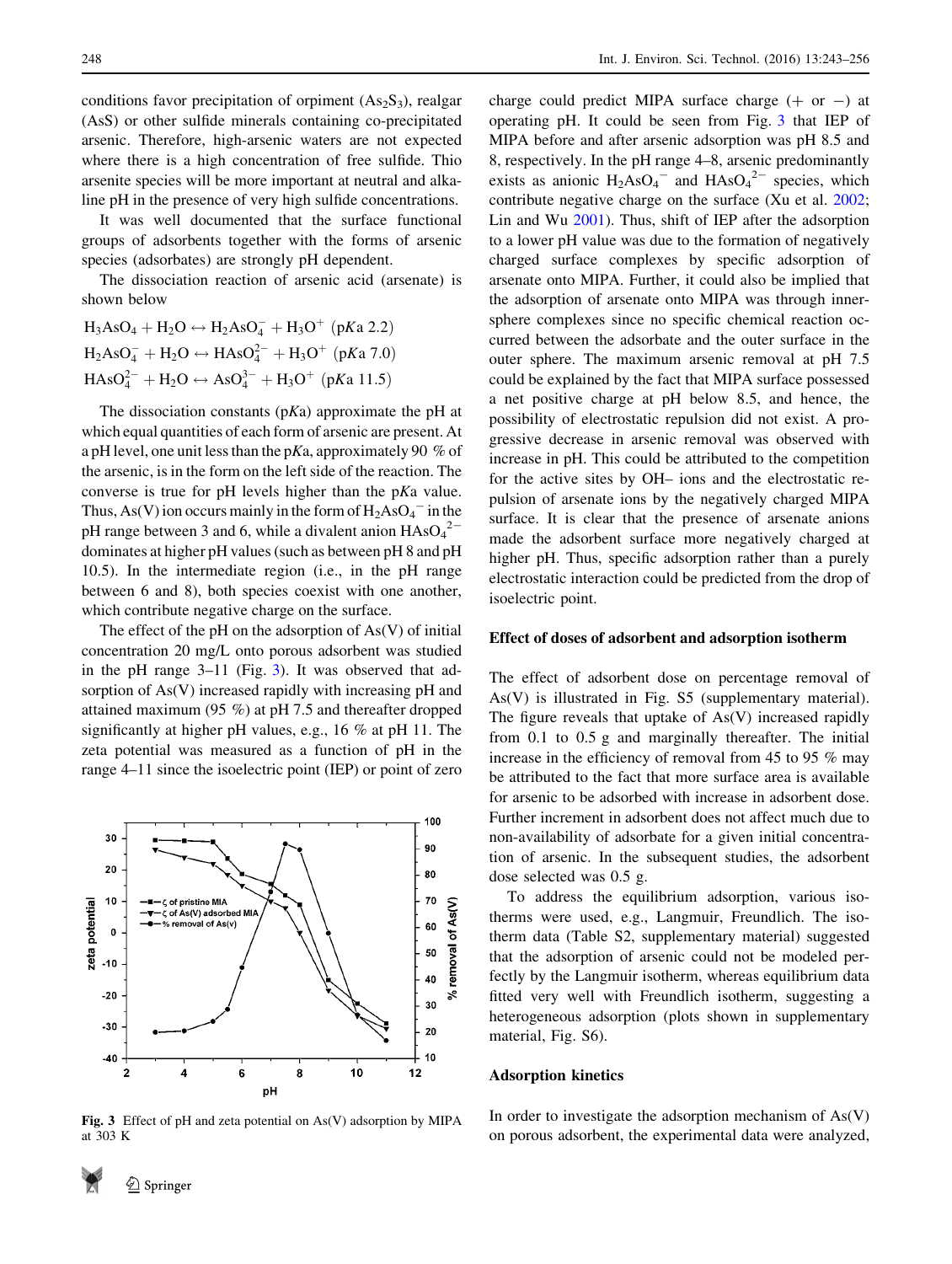<span id="page-6-0"></span>



employing pseudo-first-order, pseudo-second-order and intra-particle diffusion kinetic models at different initial concentration of  $As(V)$ . The uptake of  $As(V)$  onto the adsorbent was studied at different time intervals. Adsorption of arsenic increased with time, and it was fast in the first 10–60 min, whereas the adsorption rate slowed down and attained equilibrium at 5 h. This value was determined by the measurement of the arsenic concentration at regular intervals until the concentration reached a constant value. A maximum of 98 % arsenic was adsorbed in 5 h. The probable reaction kinetics models depicting pseudo-first order and pseudo-second order were investigated with the adsorption data obtained from the adsorption of arsenic at different time intervals. Pseudo-first-order rate expression of Lagergren equation (Bansiwal et al. [2010\)](#page-12-0) is given as

$$
\mathrm{d}q_{\mathrm{t}}/\mathrm{d}t = k_1(q_{\mathrm{e}} - q_{\mathrm{t}}) \tag{2}
$$

The integrated and logarithmic form of the above equation is written as

$$
\log(q_{\rm e} - q_{\rm t}) = \log q_{\rm e} - k_1 t \tag{3}
$$

where  $q_e$  and  $q_t$  are the amount of arsenic adsorbed on the adsorbent at equilibrium  $(mg/g)$  and at time t (min), respectively, and  $k_1$  is the rate constant of the pseudo-firstorder adsorption  $(\text{min}^{-1})$ . The adsorption rate constant was determined from the slope of the linear plot of  $log(q_e - q_t)$ versus  $t$  (Fig. 4a). The pseudo-second-order rate expression is as follows:

$$
\mathrm{d}q_{\mathrm{t}}/\mathrm{d}t = k_2(q_{\mathrm{e}} - q_{\mathrm{t}})^2 \tag{4}
$$

Integrated and rearranged form of this equation is  $t/q_{\rm t}=1/k_2q_{\rm e}^2+t/q_{\rm e}$  (5)

where 
$$
k_2
$$
 is the pseudo-second-order rate constant  $(g/mg/min)$ . This was calculated from the slope and intercept of the plot  $t/q_t$  versus  $t$  (Fig. 4b). The rate constants obtained from first- and second-order pseudo-kinetic models are presented in Table S3 (Supplementary material). The larger the  $k_1$  value, the quicker is the adsorption rate, whereas the lesser  $k_2$  value represents the faster adsorption rate (Shi-habudheen et al. 2006). The value of  $k_1$  and  $R^2$  obtained from Fig. 4a did not fit well with the first-order rate model (Eq. 3). However, the values of low  $k_2$  and  $R^2$  obtained from Fig. 4b suggested pseudo-second-order model (Eq. 5). The well-fitted pseudo-second-order kinetic model predicted a chemisorptions process involving ion exchange (Ho 2006).

In spite of adsorption occurring on the surface of adsorbent, the adsorbate molecules might also diffuse into the interior of the pores of the adsorbent. Thus, sorption could also be modeled by pore diffusion or particle diffusion model (Fig. 4c, d). The existence of intra-particle diffusion in the adsorption process may be determined from the following equation (Namasivayam and Yamuna [1995](#page-12-0)):

$$
q_t = k_t t^{1/2} \tag{6}
$$

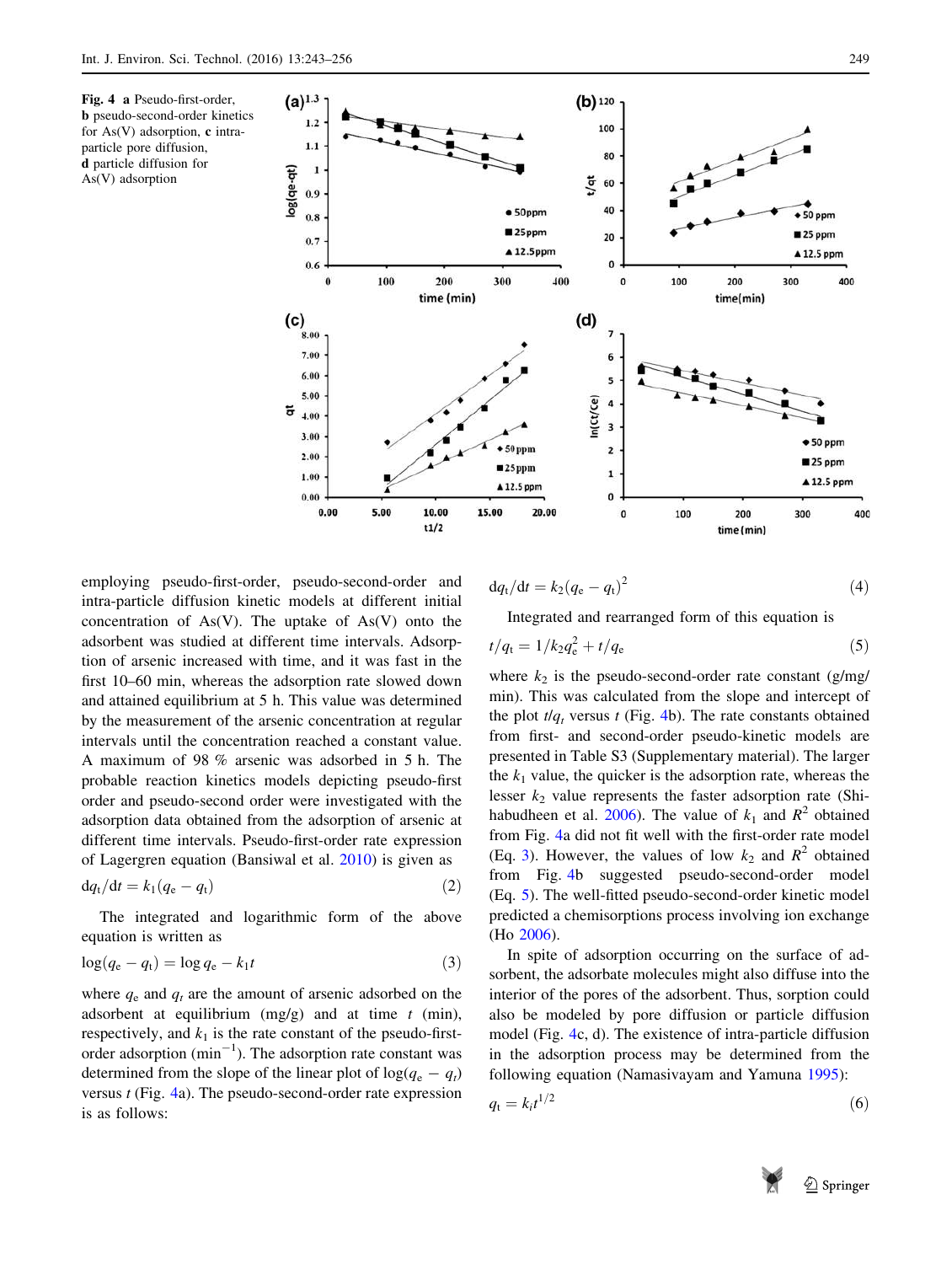where  $k_i$  is the intra-particle diffusion rate constant (mg/g/  $\min^{1/2}$ ). Figure [4](#page-6-0)c shows a plot of the amount of arsenic adsorbed  $(q_t)$  versus the square root of time  $(t^{-1/2})$ . The correlation of the above variables was a straight line, which did not pass through the origin. This suggested that the presence of intra-particle diffusion might not be important in the whole adsorption process. The surface adsorption might be the predominant mechanism of arsenic uptake instead. This unusual behavior might be due to the heterogeneous nature of MIPA surface. Therefore, the adsorption of arsenic onto MIPA could be explained by both the effects, e.g., surface adsorption and intra-particle diffusion.

Again, the diffusion through individual particles, i.e., inter-particle diffusion model can be written as:

$$
\ln(C_t/C_e) = -k_p t \tag{7}
$$

The value of  $k_p$  (min<sup>-1</sup>), particle diffusion coefficient, was obtained by slope of the plot between  $ln(C_t)$  and  $t$  (shown in Table S3).

## Adsorption thermodynamics

Thermodynamic parameters of adsorption namely standard free energy change  $(\Delta G)$ , enthalpy change  $(\Delta H)$  and entropy change  $(\Delta S)$  were calculated using thermodynamic equations (Eqs. 8, 9). Standard free energy change ( $\Delta G$ ) is given by the equation

$$
\Delta G^0 = -RT \ln K \tag{8}
$$

where  $\Delta G^0$  is the standard free energy change of sorption  $(kJ \text{ mol}^{-1})$ , T the temperature in K, R the universal gas constant (8.314 J/mol/K), and  $K$  is the sorption equilibrium constant determined from the slope of  $\ln(q_e/C_e)$  against  $C_e$ at different temperatures. The standard enthalpy change  $(\Delta H)$  and standard entropy change  $(\Delta S)$  were calculated using following Vant Hoff's equation (Khan and Singh [1987;](#page-12-0) Singh and Pant [2004\)](#page-12-0)

$$
\ln k_o = \Delta H^0 / RT + \Delta S^0 / R \tag{9}
$$

where  $(\Delta H^0)$  is standard enthalpy change (kJ/mol) and  $(\Delta S^0)$  is standard entropy change (KJ/mol/K). The values of  $\Delta H$  and  $\Delta S$  were obtained from the slope and intercept of the Vant Hoff's plot of lnk against 1/T shown in Fig. S7 (Supplementary material). These were evaluated as -56.252 kJ/mol and 0.1726 kJ/mol/K, respectively. The negative value of  $\Delta H$  indicated the exothermic nature of the sorption process.  $\Delta S$  was considered as a measure of randomness at the solid/liquid interface during arsenic sorption, and the positive value suggested the sorption process as irreversible and stable. The negative values of  $\Delta G$  obtained at all temperatures of the study indicated feasibility and spontaneity of the sorption reaction.

Positive entropy change (entropy system  $+$  entropy surroundings) indicated that the reaction was spontaneous as the system becomes more disordered. In the adsorption of arsenic(V), positive values of  $\Delta S^{\circ}$  indicated increased randomness of the solid/solution interface. In presence of aqueous medium, mixed oxide of MIPA, i.e.,  $Al_2O_3$  and MgO forms hydroxide that leads to structural disorder by ligand exchange with arsenate ions. During adsorption the adsorbed water molecules which was displaced by the adsorbate, As(V) suggests some structural changes in adsorbate and adsorbent interface. This allowed the prevalence of randomness in the system.

Again, adsorption involves attracting As(V) molecules on surface of the adsorbent. Due to this, energy was released, and thus, heat of adsorption was negative. The large negative value of enthalpy was due to combined effect of physical and ligand exchange process in the said adsorption. This was also supported by FTIR data.

#### Mechanism of adsorption

Arsenic removal by MIPA appeared to be governed by both physical adsorption and ligand exchange mechanisms. As stated earlier, the arsenate ions on the oxide surface formed coordination shells with OH groups through acceptance or release of  $H^+$  at various pH, resulting in the development of a surface charge. In acidic medium, the concentration of  $H^+$  ion remained high, and thus, MIPA surface acquired positive charge, which adsorbed arsenate ions. This nature of attractive force between MIPA and As(V) ions was confirmed by the FTIR results due to the appearance of new peak at  $845 \text{ cm}^{-1}$ , the characteristic of O-H…As vibration band on the arsenic-loaded MIPA. With increase in pH, the surface slowly acquired negative charges, which repelled arsenate ions, and hence, arsenic removal by the electrostatic attraction in alkaline medium was ruled out. In addition, ligand exchange mechanism was also involved in arsenic removal by MIPA. The OH group present on the MIPA surface was considered as the charge carrier, which underwent exchange with arsenate ions from water. This was also confirmed by the appearance of a broad peak at  $3420 \text{ cm}^{-1}$  in FTIR analysis. The stepwise mechanisms of hydration of oxides, H-bonding and ligand exchange were shown in scheme S1 (Supplementary material).

#### Packed bed column study

Column study is essential for the design of industrial-scale fixed-bed absorber systems (Abhijit et al. [2008;](#page-12-0) Kundu and Gupta [2005\)](#page-12-0). The experiment was conducted to evaluate the effects of various process parameters such as the initial As(V) concentration, the bed depth and the inlet flow rate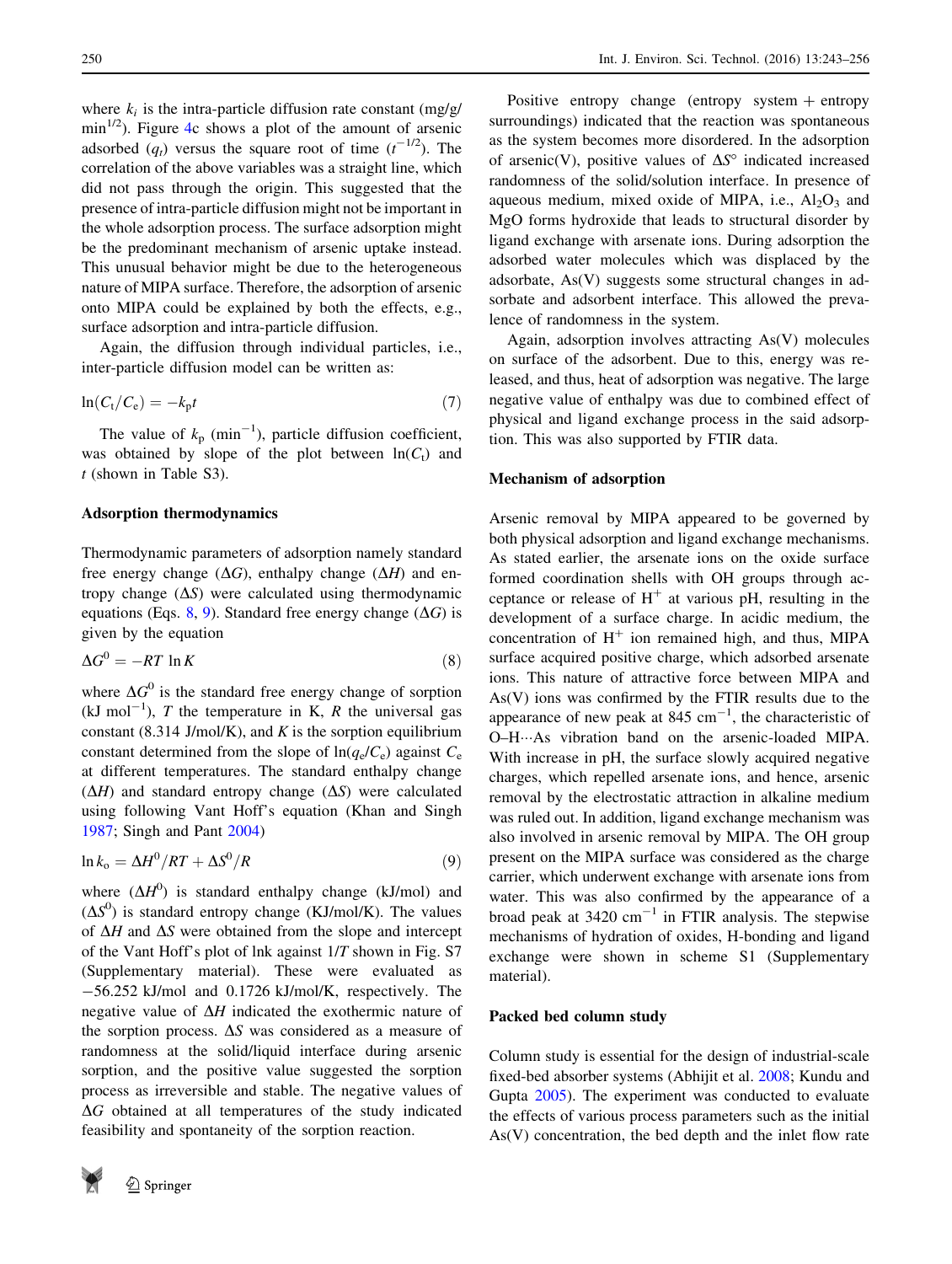<span id="page-8-0"></span>on removal of arsenic. The point on the dynamic removal curve (Fig. 5) at which arsenic concentration reached its maximum permissible value (0.01 mg/L) was referred to as the breakthrough point. The point where the effluent arsenic concentration reached 90 % of the influent value (0.3 mg/L) was considered as the point of column exhaustion.

## Effect of flow rate

The effect of flow rate on As(V) adsorption was investigated by varying the flow rate from 6 to 20 mL/min with initial As(V) concentration of (300  $\mu$ g/L), 10-cm bed depth and column diameter of 1.5 cm. The effect of flow rate on breakthrough performance is depicted in Fig. 5a. The experimental breakthrough time  $(t<sub>b</sub>,$  corresponding to effluent concentration of 0.01 mg/L) for flow rates 6, 10 and 20 mL/min was found to be 100, 85 and 42 h, respectively (Fig.  $5a$ ). The exhaust time ( $t<sub>e</sub>$ , corresponding to effluent concentration of 90 % of influent concentration) for flow rates 6, 10 and 20 mL/min was observed as 180 and 160, 100 h, respectively. At lower flow rates, the adsorbate had more time to bond with the adsorbent, whereas higher flow rates caused reduced contact time and hence poor distribution of the liquid inside the column leading to a lower diffusivity of the adsorbate through the adsorbent particles. The sorption data were evaluated, and total amount of arsenic passed through the column  $(m<sub>tot</sub>)$ , amount of As

adsorbed  $(q_{\text{tot}})$ , total removal percentage of As, time to achieve breakthrough and exhaustion time at different flow rates are presented in Table S4.

## Effect of bed depth

Water containing 300  $\mu$ g/L of As(V) was passed through the adsorption columns at 10 mL/min to study effect of bed height. Figure 5b represents the performance of breakthrough curves for bed heights of 4, 6 and 10 cm. With increase in bed height, the throughput volume increased due to higher contact time and availability of more binding sites for the sorption. At a relatively lower contact time, the curve was steeper showing faster exhaustion of the bed. The total As(V) adsorption was found to be 16.96, 22.86 and 35.91 mg with bed height of 4, 6 and 10 cm, respectively, and the corresponding total amount of As(V) passed through the column was 21.6, 27 and 36 mg. The breakthrough time increased with increase in bed depth, suggesting it to be an important parameter. The larger the breakthrough time, the better was the intra-particulate mass transfer phenomena.

## BDST model

Bed depth service time approach was used to predict the maximum adsorption capacity. It is generally accepted that the BDST model offers the simplest approach and rapid



Fig. 5 Breakthrough curve of As adsorption onto MIPA at a different flow rate, b different bed height, c bed depth versus service time plot of BDST model at 0.5 and 90 % saturation of MIPA fixed bed, flow rate 10 mL/min

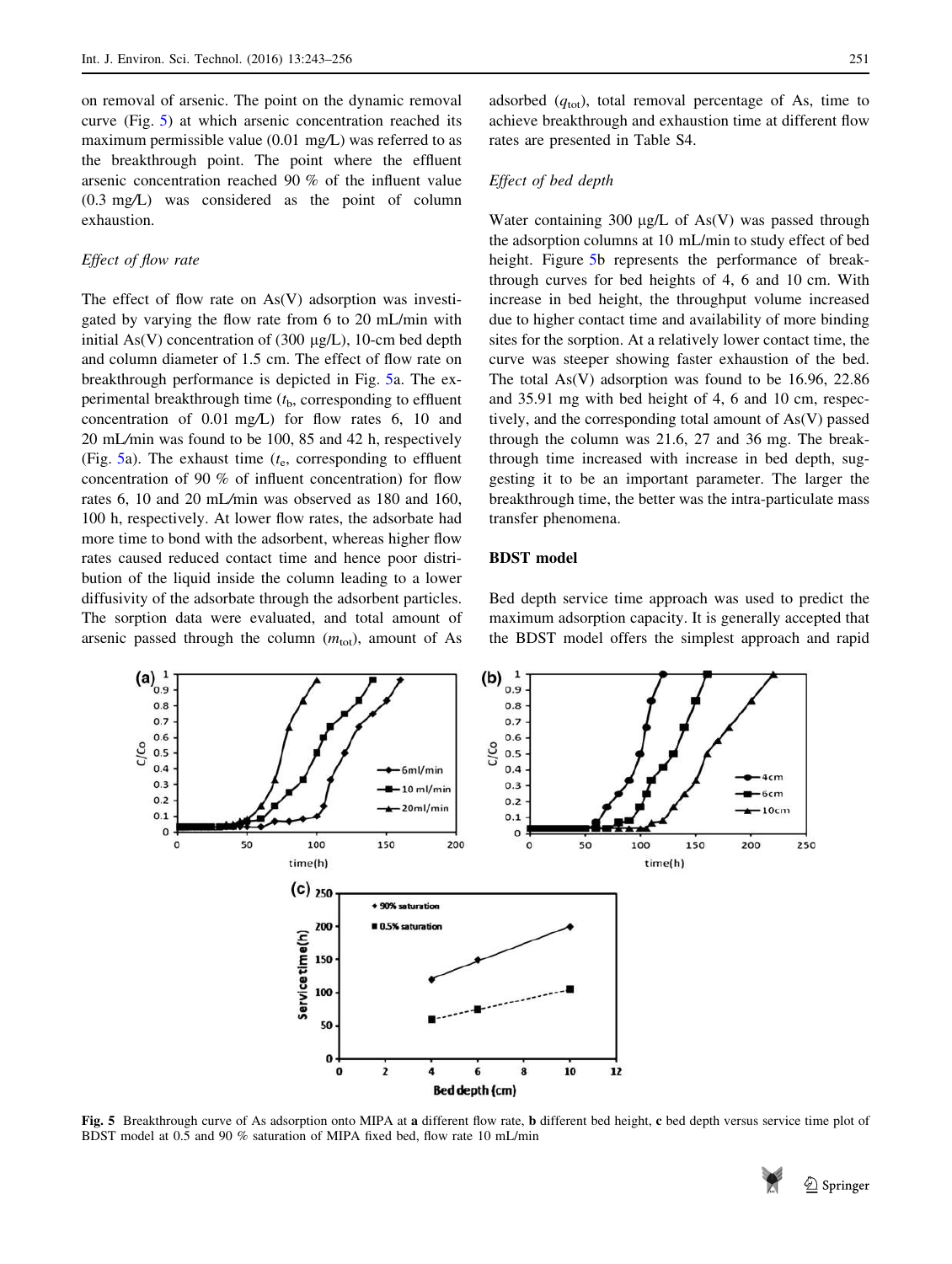prediction of adsorber design and performance (Han et al. [2007;](#page-12-0) Abhijit et al. [2010](#page-12-0)). This model is based on the assumption that forces like intra-particle diffusion and external mass transfer resistance are negligible and that the adsorption kinetics is controlled by surface chemical reaction between the solute in the solution and the unused adsorbent.

The critical bed depth  $(X_0)$  represents the theoretical depth of adsorbent, which is necessary to keep the concentration below threshold concentration,  $C_B$ . The estimation of the characteristic parameters such as the maximum adsorption capacity  $N_0$ , adsorption rate constant K and  $X_0$ was done using the following relation assuming that the adsorption rate was proportional to residual capacity of the sorbent and the concentration of the sorbing species.

$$
t = N_0 x / C_0 V - 1 / C_0 K \ln(C_0 / C_B - 1)
$$
 (10)

where  $C_0$  = initial solute concentration (mg/L);  $C_B$  = desired solute concentration at breakthrough (mg/L);  $x =$  bed depth (cm);  $V =$  linear flow velocity of feed to bed (cm/h); and  $t =$  service time of column.

This equation is of the form:

$$
t = ax - b \tag{11}
$$

where slope,  $a = N_o/C_oV$ ; intercept,  $b = 1/KC_o$  ln(C<sub>o</sub>/  $C_B - 1$ ); t versus x was plotted (Fig. [5](#page-8-0)c) for the breakthrough, i.e., 0.5 % saturation and exhaust, i.e., 90 % saturation. The corresponding equations are as follows:

 $t = 13.21x + 68.57$  for 90 % saturation (12)

$$
t = 7.5x + 30 \quad \text{for } 0.5\% \text{ saturation} \tag{13}
$$

Setting  $t = 0$  in Eq. 12, the minimum column height  $(x_0)$ necessary to produce an effluent concentration  $C_B$  was calculated. From the slope and intercept of Fig. [5](#page-8-0)c and Eq. 12, the design parameters  $K$ ,  $N_0$  and  $x_0$  were evaluated as 0.1166 L/mg h, 1346.21 mg/L and 5.18 cm, respectively.

With the increase in bed depth, the residence time of the fluid inside the column increased, allowing the adsorbate molecules to diffuse deeper inside the adsorbent. With a higher K, even a short bed would avoid early breakthrough,

but with decrease in  $K$  a progressively higher volume bed was required to avoid breakthrough. The linear equation produced a  $R^2$  value of 0.99, which indicated the validity of the BDST model. The advantage of the BDST model was that any experimental test could reliably be scaled up to higher flow rates without further experimental runs.

#### Statistical design of experiments

Factorial designs allow the simultaneous study of the effects that several factors may have on the optimization of a particular process (Hasan et al. [2009](#page-12-0); Box et al. [1978](#page-12-0)). The effects are the differential quantities expressing how a response changes with one or more factors.

Different process parameters such as flow rate  $(x_1)$ , bed height  $(x_2)$  and initial concentration  $(x_3)$  of As(V) were considered as variables for the designing of experimental matrix. Each factor was studied at two levels, "low"  $(-1)$ and "high"  $(+)$ . The response was expressed as the removal percentage (% R) of As(V). A  $2^3$  complete factorial design was performed with the values of the operating variables shown in Table 2. The outcome was 8 tests with all possible combinations of  $x_1$ ,  $x_2$  and  $x_3$ . The percentage removal was measured in each of these tests. The complete factorial model that was used to fit the data in Table [1](#page-3-0) was

$$
E(Y) = \beta_0 + \beta_1 X_1 + \beta_2 X_2 + \beta_3 X_3 + \beta_{12} X_1 X_2 + \beta_{13} X_1 X_3 + \beta_{23} X_2 X_3 + \beta_{123} X_1 X_2 X_3
$$
\n(14)

where the parameters  $\beta_i$  are responsible for the influence of the operating variable  $X_i$  on the response Y, while  $\beta_{ijk}$  are responsible for possible interactions among the operating variables  $i, j$  and  $k$  and the effect of this interaction on the response. Values of the parameter displayed in Eq. (14) were obtained from the least square estimates:

$$
\beta = (X^{\mathrm{T}}X)^{-1}X^{\mathrm{T}}Y
$$

Using the experimental data listed in Table 2, the matrix was evaluated, and accordingly, the parameters in Eq. 14

| torial<br>Run  | Main operating factors     | Response |                                                     |                      |
|----------------|----------------------------|----------|-----------------------------------------------------|----------------------|
|                | $X_1$ : flow rate (mL/min) |          | $X_2$ : bed height (cm) $X_3$ : initial conc (µg/L) | $%$ removal of As(V) |
|                |                            |          |                                                     | 32                   |
| $\mathfrak{D}$ |                            | — 1      | $-1$                                                | 52                   |
| 3              | $-1$                       |          |                                                     | 88                   |
| 4              | $-1$                       |          | — 1                                                 | 92                   |
| 5              | $-1$                       |          |                                                     | 72                   |
| 6              |                            |          | $-$                                                 | 58                   |
|                |                            |          |                                                     | 43                   |
| 8              |                            |          |                                                     | 65                   |

Table 2 Experimental fac design for  $(\%)$  As remova

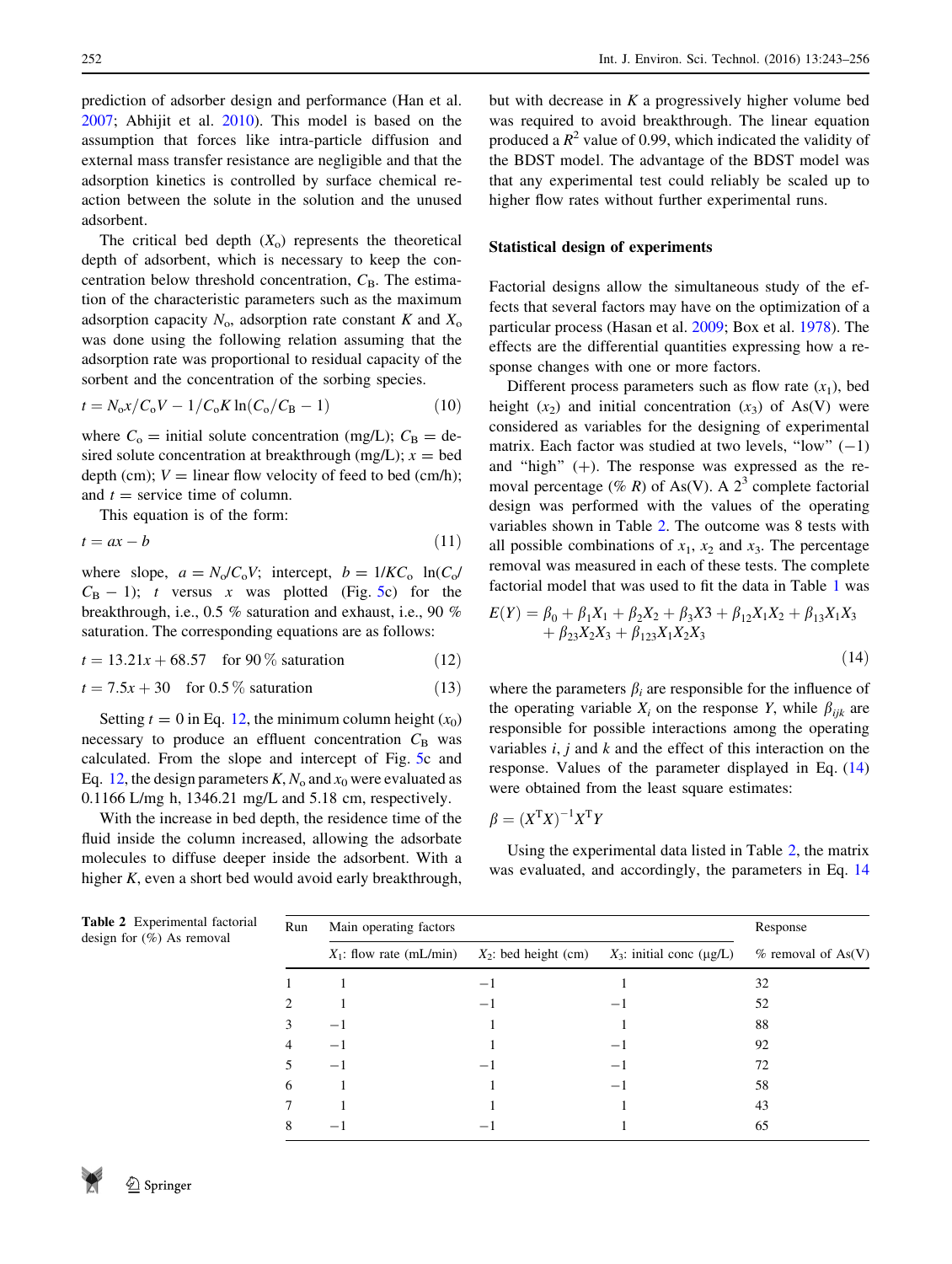were estimated and results are presented in Table S5. Based on  $F$  test and Student's  $t$  test, some effects were discarded, because these did not exhibit any statistical significance. Resultant model was represented by

$$
Y = 62.75 - 16.5X_1 + 7.50X_2 - 5.75X_3 - 3.25X_1X_2
$$
\n(15)

The model  $F$  value of 27.74 implied that the model was significant. There was only a 1.05 % chance that this large model F value occured due to noise. Values of "Prob  $\geq$  F" less than 0.0500 indicated that the model terms were significant. The statistical significance of the factors and their interaction on the response were evaluated by Pareto diagram (Fig. S8). This diagram predicted  $X_1$  (flow rate) and  $X_2$  (bed height) to be significant model terms. Values greater than 0.10 indicate that the model terms are not significant. A student's  $t$  test was performed to determine whether the calculated effects were significantly different from zero; these values for each effect are shown in the Pareto chart by vertical columns. A  $t$  value of 4.3 signifies 95 % confidence level. As shown in Fig. S8, the effect  $X_1X_3$  was positioned around a reference line, whereas  $X_2X_3$ and  $X_1X_2X_3$  were far below the reference lines, so these are not significant factors. The values that exceed a reference line, i.e., those corresponding to the 95 % confidence interval, are significant values. According to Fig. [2,](#page-4-0) the main factors  $(X_1, X_2 \text{ and } X_3)$  and their interactions  $(X_1X_2)$ that extended beyond the reference line were the only significant factors in arsenic removal.

The "Pred  $R^2$ " of 0.8128 was in reasonable agreement with the "Adj  $R^2$ " of 0.9386 (data shown in Table S6). "Adeq Precision" measures the signal-to-noise ratio. A ratio greater than 4 is generally desirable. Thus, a ratio is 14.529, which indicated an adequate signal. This model might be used to navigate the design space.

Table 3 shows that the difference between the measured and the predicted values did not exceed 5 % except the run 1 and 2. Therefore, all these results indicated that the model was suitable to address data adequately. From Eq. 15, column bed height  $(X_2)$  showed the strongest effect on the response since coefficient of  $X_2$  ( $b_2 = +7.5$ ) was larger than the coefficients of the other investigated factors; the positive sign indicated that there was a direct relation between the two.

#### Interaction effect

The main effects of factors  $(X_1:$  flow rate,  $X_2:$  bed height,  $X_3$ : initial concentration of As) and the interaction between factors  $(X_1X_2, X_2X_3, X_1X_3$  and ABC) were determined by ANOVA. An interaction is effective when the change in the response from low to high levels of a factor is

Table 3 Comparison between experimental and predicted value

| Runs           | Observed value | Predicted value | Residuals | $\%$ error |
|----------------|----------------|-----------------|-----------|------------|
| $\mathbf{1}$   | 32             | 36.25           | $-4.25$   | 13.28      |
| $\overline{c}$ | 52             | 47.75           | 4.75      | 9.13       |
| 3              | 88             | 84.25           | 3.75      | 4.26       |
| $\overline{4}$ | 92             | 95.75           | $-3.25$   | 3.53       |
| 5              | 72             | 74.25           | $-2.25$   | 3.12       |
| 6              | 58             | 56.25           | 1.75      | 3.01       |
| 7              | 43             | 44.75           | $-1.75$   | 4.06       |
| 8              | 65             | 65.75           | $-0.75$   | 1.15       |
|                |                |                 |           |            |

dependent on the level of a second factor, i.e., when the lines do not run parallel.

Table S5 (supplementary material) displays the main factors' effect, factors' interaction effect, coefficients of the model, standard deviation of each coefficient and the probability for the full  $2<sup>3</sup>$  factorial design. Figure S9 illustrates the mutual interactive effects of the combination of independent variables on arsenic(V) adsorption capacity in the manner of linear and 3D surface plots. These plots clearly indicated that the interaction between bed height and flow rate  $(X_1X_2)$  and  $X_1X_3$  was the statistically significant factor, which was also shown by Pareto charts (Fig. S8).

#### Regeneration study

In order to reduce the cost and waste production, regeneration of any exhausted adsorbent is an important factor. In this study, NaOH solution (various concentrations, 0.05, 0.1, 0.25 M) was used as the eluent for arsenic desorption from exhausted sorbents. After NaOH treatment, the surface became more active due to increase in pores. The higher percentage of desorption indicated that ion exchange or physical interaction played significant role in the sorption process. To test the adsorption potential of regenerated MIPA, adsorption studies were carried out with an input of 300  $\mu$ g/L, and a small reduction ( $\sim$  5 %) of removal efficiency up to five cycles.

## Comparison with other results and cost analysis

Except a few studies on continuous operation, most of the research on arsenic removal considered batch operations. However, the data obtained under batch conditions are generally not applicable in industrial and household treatment systems. The efficiency of MIPA packed column for As(V) removal was compared with other adsorbents and shown in Table [4.](#page-11-0) The running cost of column would be extremely low and estimated to be \$2 per 100 kL water processed.

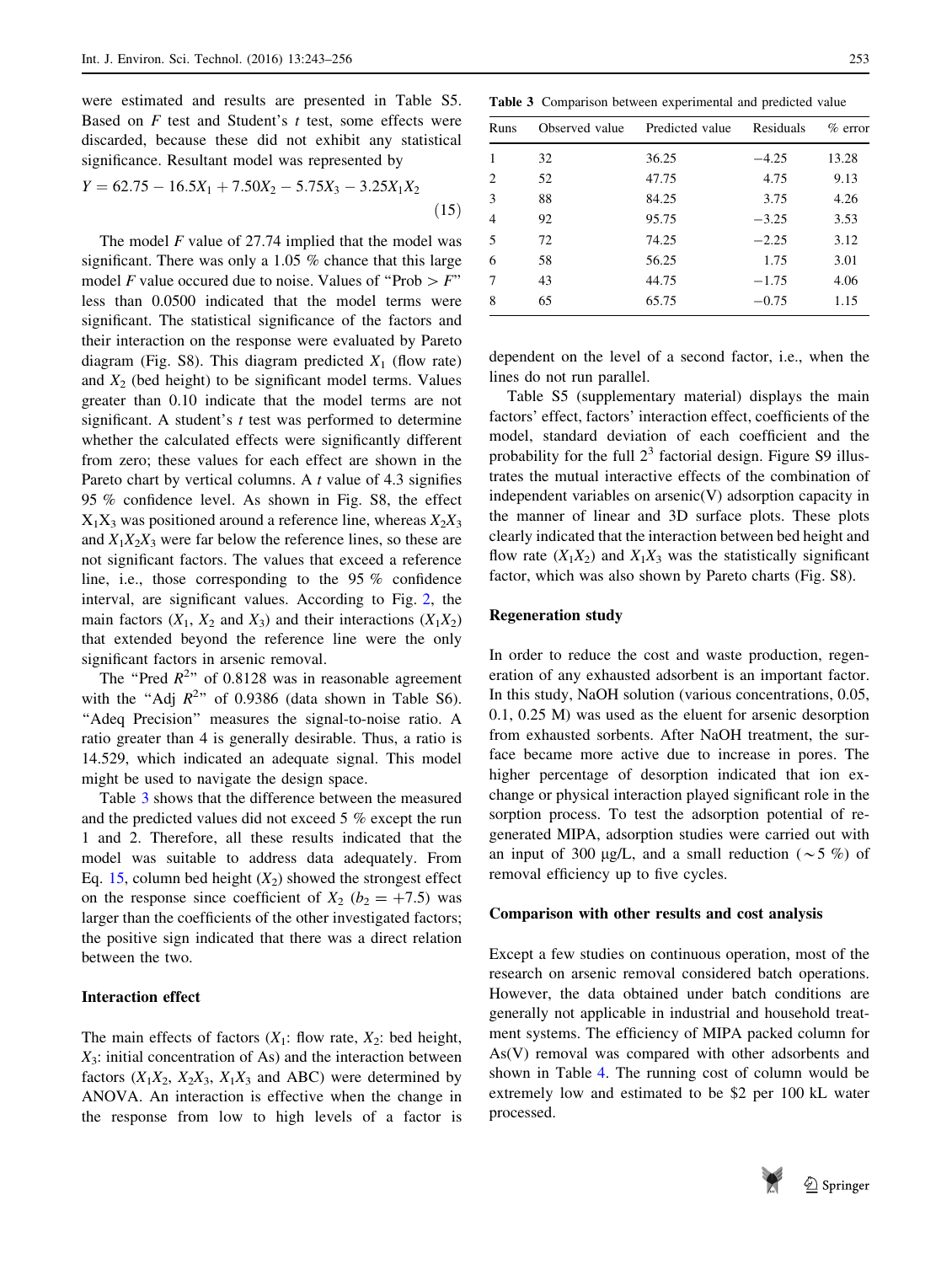| Serial no. | Adsorbent                                   | Column condition                                      | Adsorption<br>capacity $(mg/g)$ | pH       | References |
|------------|---------------------------------------------|-------------------------------------------------------|---------------------------------|----------|------------|
| 1.         | Iron oxide-impregnated activated alumina    | Bed height 6 cm, flow rate $0.016$ cm <sup>3</sup> /s |                                 | 12       | - 11       |
| 2.         | Iron oxide-coated sand                      | Flow rate 21.5 mL/min                                 | 0.52                            | 7.6 12   |            |
|            |                                             |                                                       | $42.6 \text{ µg/g}$             |          |            |
| 3.         | Anion exchange polymer resin and iron oxide | Flow rate 7.5 mL/min                                  | 3.229                           | 7.5 13   |            |
| 4.         | Polymeric cation exchanger/ferric oxide     | Bed height 40 mm                                      | 4.2                             | $7.2$ 14 |            |
| 5.         | Siderite-coated sand                        | Bed height 150 mm, Flow rate 1.8 mL/min               | 1.09                            |          | 15         |
| 6.         | Activated alumina                           | Bed height 6 cm, flow rate $0.016$ cm <sup>3</sup> /s | 0.007                           | 7.6      | 31         |
| 7.         | Natural laterite                            | Bed height 30 cm, flow rate 5 mL/min                  | 0.147                           | 5.5      | - 32       |
| 8.         | Iron oxide-coated cement                    | Bed height 10 cm, flow rate, 8.5 mL/min               | $505.3$ mg/L                    | 8        | 33         |
| 9.         | Acid-activated laterite                     | Bed height 20 cm, flow rate 11 mL/min                 | $628 \text{ mg/L}$              | 6.2      | 35         |
| 10.        | Present study                               | Bed height 10 cm, flow rate 10 mL min                 | 17.2                            | 7.5      |            |

<span id="page-11-0"></span>Table 4 Comparison of adsorption capacities of difference adsorbents for arsenic removal in column operation

## Field study

The MIPA packed column was also tested with field samples collected from Akrampur pilot plant. Barasat  $(22.7200\text{°N}, 88.4800\text{°E}, 280 \mu g/L)$  was considered for the study of these real samples. The up-flow inlet rate was kept at 10 mL/min in the MIPA packed 10-cm bed depth column at a pH of 7.5. Table 5 lists the characteristics of the groundwater (before and after treatment with MIPA at breakthrough time) supplied by the NABL (National accreditation board for testing and calibration laboratories) accredited laboratory, Supertendence Pvt. Ltd, Kolkata, India. It was observed that adsorbent removed iron to a great extent in addition to arsenic. The pH of the effluent water remained almost same as in the influent water, suggesting no post-treatment. The most interesting observation made from the results was that the combined effects of chloride, sulfate, phosphate and fluoride present in the real sample water did not interfere the arsenic adsorption. Thus, the effluent water quality (Table 5) suggested that the treated contaminated water could be used for household purposes.

# Conclusion

An extensive laboratory-scale investigation was carried out to evaluate the fixed-bed column performance by newly developed adsorbent MIPA with adsorption capacity 17.2 mg/L with different bed depths and column up-flow rates. The adsorption mechanism followed pseudo-second-order reaction kinetics. The BDST model was used in the analysis of column performance data, and the values of adsorption rate and adsorption capacity coefficients  $(K \text{ and } N)$  were evaluated as 0.1166 L/mg h and 1346.21 mg/L, respectively. The constants



Table 5 Quality of the real arsenic-contaminated water (before and after treatment)

| Parameter              | Before treatment | After treatment |  |  |
|------------------------|------------------|-----------------|--|--|
| pН                     | 6.9              | 6.9             |  |  |
| $As(V)$ (mg/L)         | 280              | 15              |  |  |
| Turbidity [NTU]        | 6.5              | 6.4             |  |  |
| Fe $(mg/L)$            | 5.2              | 0.3             |  |  |
| Hardness (as $CaCO3$ ) | 150              | 140             |  |  |
| $Ca \ (mg/L)$          | 28               | 24              |  |  |
| $Mg$ (mg/L)            | 19               | 19.4            |  |  |
| $Cl$ (mg/L)            | 8                | 6               |  |  |
| $SO_4$ (mg/L)          | 1                | 0.66            |  |  |
| $PO4$ (mg/L)           | 0.26             | 0.007           |  |  |
| $F$ (mg/L)             | 0.21             | 0.11            |  |  |
| <b>TDS</b>             | 324              | 336             |  |  |

obtained from this model were utilized for scaling up of the fixed-bed adsorption column. The regeneration and subsequent reuse of the adsorbent MIPA offered an economical approach for the removal of As(V) from water. The experimental results in this study were well simulated in the full-factorial design model. The quality of the effluent water was found to be safe for human consumption. The most important performance of this MIPA packed column (10-cm bed height, 12 g adsorbent) was its capacity, i.e.,  $\sim$  140 L of arsenic-contaminated water per day (of  $300 \mu g/L$  reduced to less than 10  $\mu$ g/L), suggesting that the adsorbent was ideal for household water filter in rural area without the requirement of power.

Acknowledgments The author (S.S.) is indebted to DST-INSPIRE (DST/Inspire fellowship/2011/166), New Delhi, for her fellowship. The authors acknowledge DST (Sensor-Hub) and CRNN, Kolkata, for providing assistance in characterization adsorbent.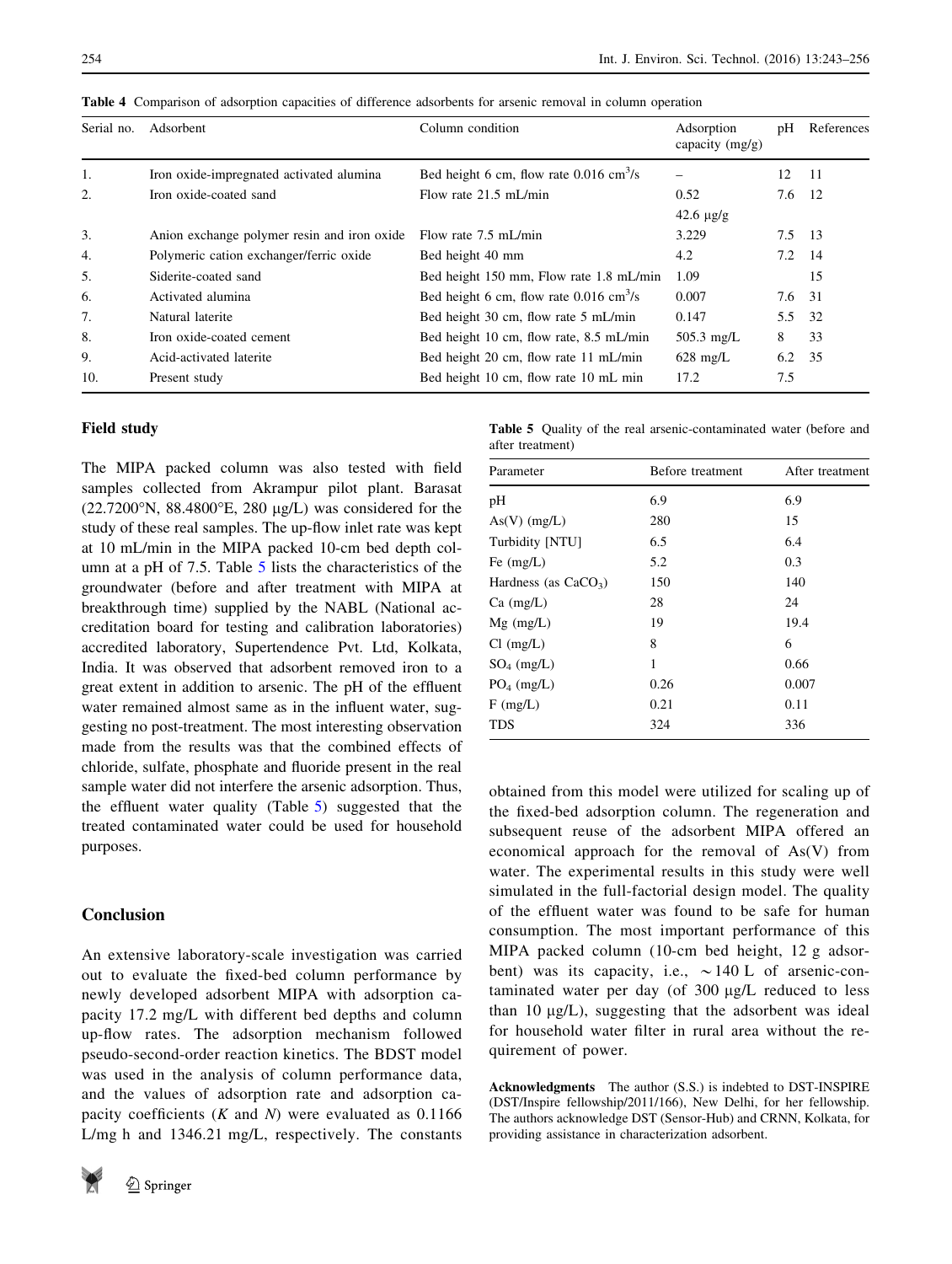#### <span id="page-12-0"></span>References

- Abhijit M, Sunando DG, Jayant Kumar B, Sirshendu D (2008) Batch and column study: adsorption of arsenate using untreated laterite as adsorbent. Ind Eng Chem Res 47:1620–1629
- Abhijit M, Jayanta Kumar B, Sirshendu D (2010) Removal of arsenic from synthetic and natural groundwater using acid-activated laterite. Environ Prog Sustain 29:457–470
- Bansiwal A, Pillewan P, Biniwale R, Rayalu S (2010) Copper oxide incorporated mesoporous alumina for defluoridation of drinking water. Microporous Mesoporous Mater 129:54–61
- Biati A, Khezri SM, Mohammadi Bidokhti A (2014) Determination of optimum exposure time and pH for dye adsorption using an adsorbent made of sewage sludge. Int J Environ Res 8:653–658
- Bissen M, Frimmel FH (2003) Arsenic—a review. Part II: Oxidation of arsenic and its removal in water treatment. Acta Hydrochim Hydrobiol 31:97–107
- Bohart GS, Adams EQ (1920) Some aspects of the behavior of charcoal with respect to chlorine. J Am Chem Soc 42:523–544
- Boldaji MR, Nabizadeh R, Dehghani MH, Nada K, Mahvi AH (2010) Evaluating the performance of iron nanoparticle resin in removing arsenate from water. J Environ Sci Health A Toxic/ Hazard Subst Environ Eng 45:946–950
- Box GEP, Hunter WG, Hunter JS (1978) Statistics for experimenters: an introduction to design, data analysis, and model building. Wiley, New York
- Brunauer S, Deming L, Deming W, Teller E (1940) On a theory of the van der Waals adsorption of gases. JACS. 62:1720–1723
- Das J, Sarkar P, Panda J, Pal P (2014) low cost field test kits for arsenic detection in water. J Environ Sci Health A 49:108–115
- Donga H, Guanb X, Wanga D, Li C, Xue Y, Dou X (2011) A novel application of  $H_2O_2$ –Fe(II) process for arsenate removal from synthetic acid mine drainage (AMD) water. Chemosphere 85:1115–1121
- Drewnowski J, Makinia J (2014) The role of biodegradable particulate and colloidal organic compounds in biological nutrient removal activated sludge systems. Int J Environ Sci Technol 11:1973–1988
- Ghaedi M, Mortazavi K, Jamshidi M, Roosta M, Karami B (2012) Oxidized multiwalled carbon nanotubes modified with 2-(2 hydroxy-5-nitrophenyl)-4,5-diphenyl imidazole for solid phase extraction and preconcentration of some metal ions. Toxicol Environ Chem 94:846–859
- Ghaedi M, Niknam K, Zamani S, Roosta M, Soylak M (2013) Silica chemically bonded N-propyl kriptofix 21 and 22 with immobilized palladium nanoparticles for solid phase extraction and preconcentration of some metal ions. Mater Sci Eng C Mater Biol Appl 6:3180–3189
- Ghaedi M, Pakniat M, Mahmoudi Z, Sahraei R, Daneshfar A (2014) Synthesis of nickel sulfide nanoparticles loaded on activated carbon as a novel adsorbent for the competitive removal of methylene blue and safranin-O. Spectrochim Acta A Mol Biomol Spectrosc 123:402–409
- Guo H, Stüben D, Berner Z (2007) Removal of arsenic from aqueous solution by natural siderite and hematite. Appl Geochem 22:1039–1051
- Gupta VK, Pathania D, Singh P (2014) Pectin-cerium(IV) tungstate nanocomposite and its adsorptional activity for removal of methylene blue dye. Int J Environ Sci Technol 11:2015–2024
- Han R, Wang YF, Yu WH, Zou WH, Shi H, Liu HM (2007) Biosorption of methylene blue from aqueous solution by rice husk in a fixed-bed column. J Hazard Mater 141:713–718
- Hasan SH, Srivastavaa P, Talat M (2009) Biosorption of Pb(II) from water using biomass of Aeromonas hydrophila: central composite design for optimization of process variables. J Hazard Mater 168:1155–1162
- Ho YS (2006) Review of second-order models for adsorption systems. J Hazard Mater 136:681–689
- Khan AA, Singh RP (1987) Adsorption thermodynamics of carbo furan on  $\text{Sn}(IV)$  arsenosilicate in H<sup>+</sup>, Na<sup>+</sup> and Ca<sup>2+</sup> forms. Colloids Surf 24:33–42
- Kim Y, Kim C, Choi I, Rengaraj S, Yi J (2004) Arsenic removal using mesoporous alumina prepared via a templating method. Environ Sci Technol 38:924–931
- Kundu S, Gupta AK (2005) Analysis and modeling of fixed bed column operations on As(V) removal by adsorption onto iron oxide-coated cement (IOCC). J Colloid Interface Sci 290:52–60
- Kuriakose S, Singh TS, Pant KK (2004) Adsorption of As(III) from aqueous solution onto iron oxide impregnated activated alumina. Water Qual Res J Can 39:258–266
- Lenoble V, Deluchat V, Serpaud B, Bollinger JC (2003) Arsenite oxidation and arsenate determination by the molybdene blue method. Talanta 61:267–276
- Lin TF, Wu JK (2001) Adsorption of arsenite and arsenate within activated alumina grains: equilibrium and kinetics. Water Res 35:2049–2057
- Matthew J, DeMarco AK, SenGupta JE (2003) Greenleaf, arsenic removal using a polymeric/inorganic hybrid sorbent. Water Res 37:164–176
- Mohan D, Pittman CU Jr (2007) Arsenic removal from water/ wastewater using adsorbents—a critical review. J Hazard Mater 142:1–53
- Namasivayam C, Yamuna RT (1995) Adsorption of direct red 12 B by biogas residual slurry: equilibrium and rate processes. Environ Pollut 89:1–7
- Nickson P, McArthur J, Burgess W, Ahmed KM, Ravenscroft P, Rahmann M (1998) Arsenic poisoning of Bangladesh groundwater. Nature 395:338
- Ohki A, Nakayachigo K, Naka K, Meeda S (1996) Adsorption of inorganic and organic arsenic compounds by aluminium-loaded coral limestone. Appl Organomet Chem 10:747–752
- Rouquerol J, Avnir D, Fairbridge CW, Everett DH, Haynes JM, Pernicone N, Ramsay JDF, Sing KSW, Unger KK (1994) Recommendations for the characterization of porous solids. Pure Appl Chem 66:1739–1758
- Saha S, Sarkar P (2012) Arsenic remediation from drinking water by synthesized nano-alumina dispersed in chitosan-grafted polyacrylamide. J Hazard Mater 227–228:68–78
- Shihabudheen M, Atul S, Kumar M, Ligy P (2006) Manganese-oxidecoated alumina: a promising sorbent for defluoridation of water. Water Res 40:3497–3506
- Singh TS, Pant KK (2004) Equilibrium kinetics and thermodynamic studies for adsorption of As(III) on activated alumina. Sep Purif Technol 36:139–147
- Sushree ST, Ashok MR (2008) Abatement of fluoride from water using manganese dioxide-coated activated alumina. J Hazard Mater 153:1043–1051
- Thirunavukkarasu OS, Viraraghavan T, Subramanian KS (2003) Arsenic removal from drinking water using iron oxide coated sand. Water Air Soil Pollut 142:95–111
- Uzascı S, Tezcan F, Erim FB (2014) Removal of hexavalent chromium from aqueous solution by barium ion cross-linked alginate beads. Int J Environ Sci Technol 11:1861–1868
- Wang L, Chen ASC, Sorg TJ, Fields KA (2002) Field evaluation of As removal by IX and AA. J Am Water Works Assoc 94:161–173